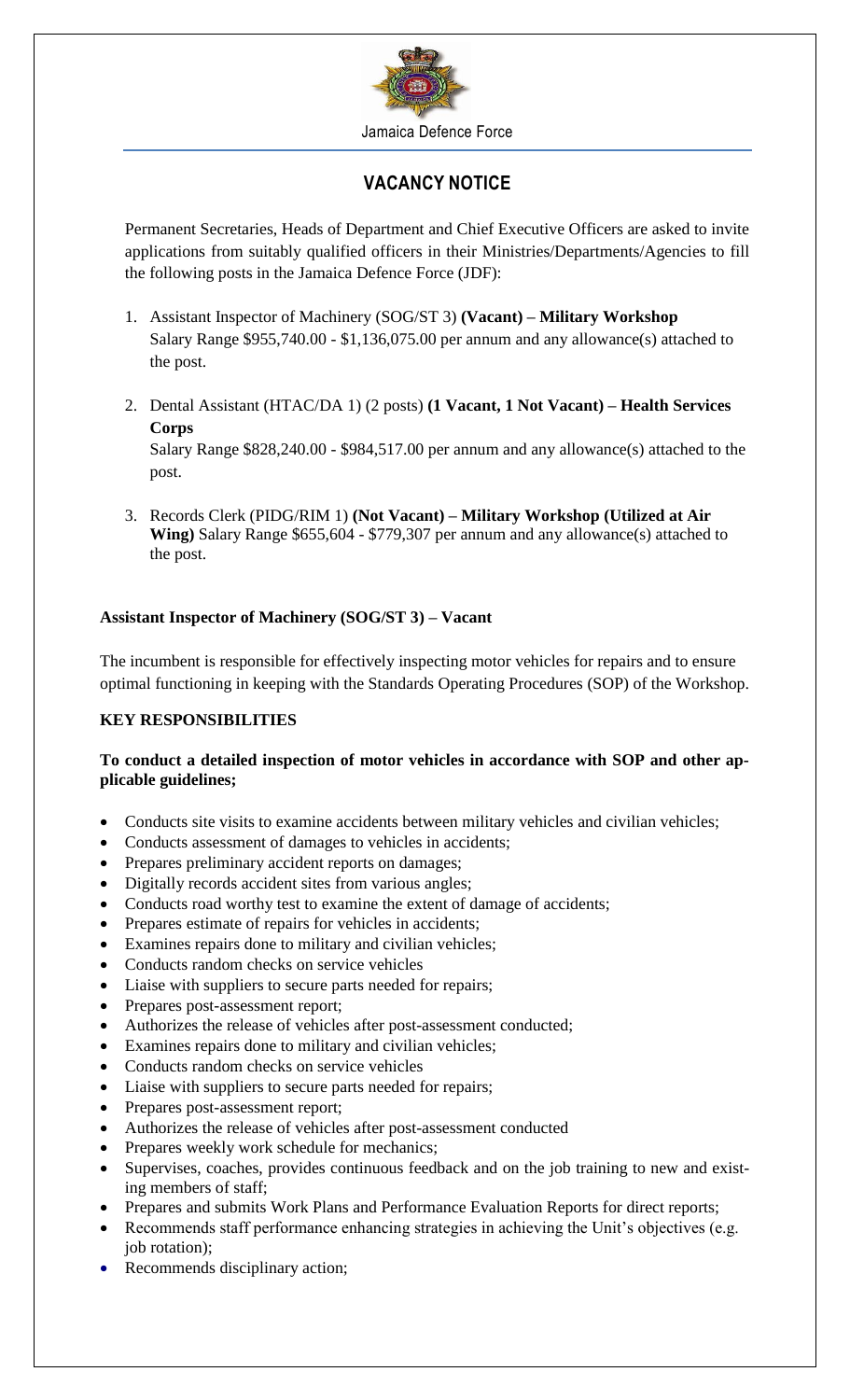### **OTHER RESPONSIBILITIES:**

• Performs other related functions assigned.

### **REQUIRED KNOWLEDGE, SKILLS & COMPETENCIES:**

- High level of integrity;
- Good time management skills;
- Ability to work well under pressure of time constraints;
- Ability to work well within a team;
- Excellent report writing skills;
- Knowledgeable in auto-mechanics;
- Excellent knowledge of the Road Traffic Act
- Expert knowledge of motor vehicle technology and relevant equipment
- Excellent knowledge of relevant operational policies and procedures
- Working knowledge of relevant computer applications
- Possesses knowledge of the mechanics of motor vehicles necessary to conduct inspections.

#### **MINIMUM QUALIFICATION AND EXPERIENCE:**

- Diploma in Automotive or Mechanical Engineering or a related discipline
- At least two (2) years' experience

## **SPECIAL CONDITIONS ASSOCIATED WITH THE JOB:**

- Typical working environment;
- May be required to work beyond the normal working hours;
- May be required to work on weekends and public holidays;
- Office located some distance from the main entrance;
- Maybe subjected to search based on JDF's rule.

## **Dental Assistant (HTAC/DA 1) –1 Vacant, 1 Not Vacant**

To ensure that service given to patients conforms with the dental regulation and guidelines of the Health and Dental Act;

## **KEY RESPONSIBILITIES**

.

- Records treatments, information on patients in their dockets;
- Administer appropriate first aid technique to patients in need;
- Take and record patient's medical and dental history and vital signs (blood pressure, temperature and pulse);
- Maintain and service autoclave and equipment;
- Prepare patient, sterilize and disinfect instruments;
- Set up instruments and trays for dental surgeon;
- Prepare materials for specific procedures;
- Assist dentist during dental procedures;
- Assist dentist in management of medical and dental emergencies;
- Prepare surgeries for daily procedure;
- Chairside assisting of Oral Health instructions;
- Chairside assisting of specialists implant orthodontic;
- Post-operative and oral instructions are given to patients;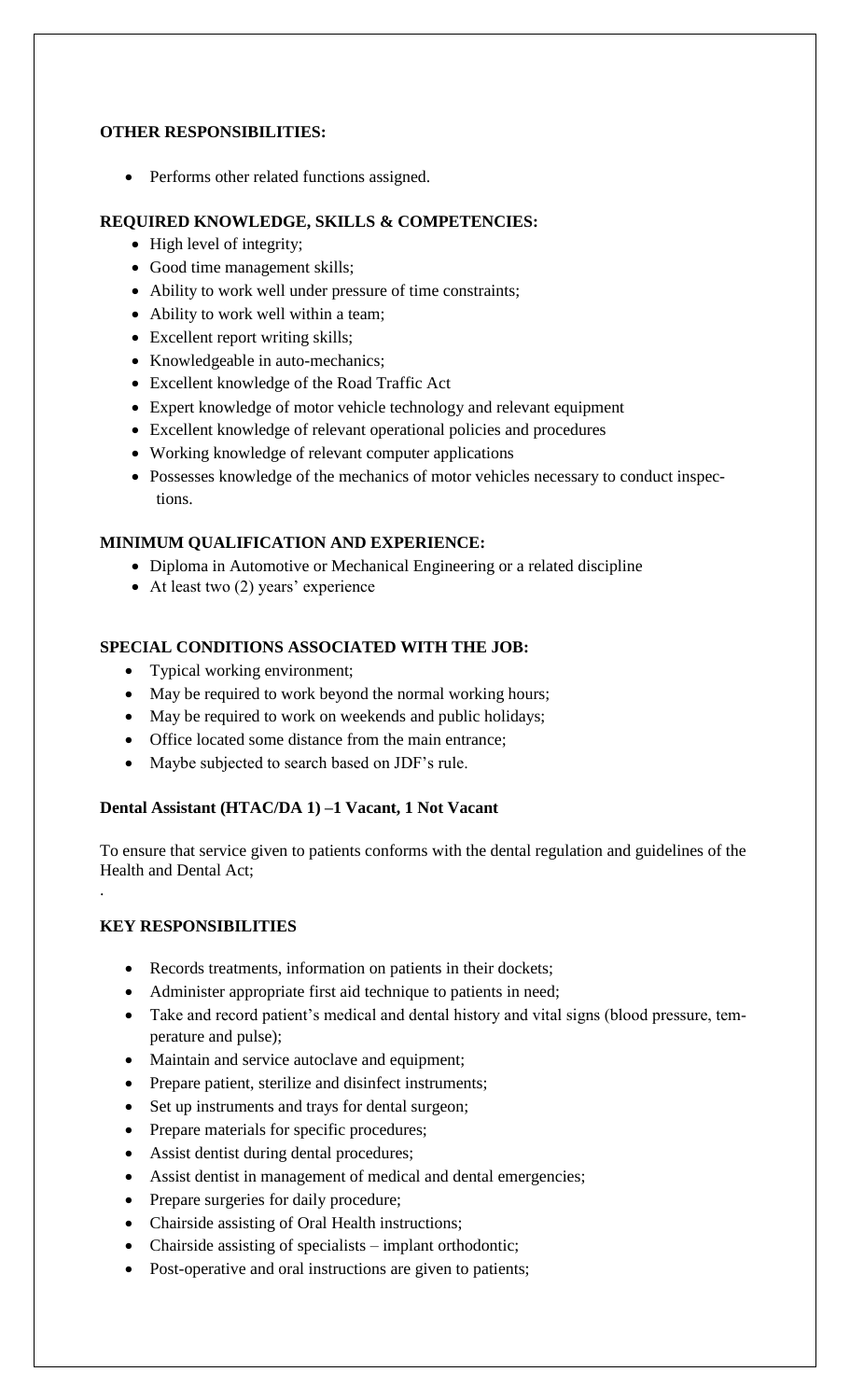### **OTHER RESPONSIBILITIES:**

• Performs other related functions assigned.

## **REQUIRED KNOWLEDGE, SKILLS & COMPETENCIES:**

- Good time management;
- Pay attention to detail;
- Knowledge of relevant computer applications

## **MINIMUM QUALIFICATION AND EXPERIENCE:**

- Diploma in Dental Administration;
- Certification in Dentistry from the Dental Auxiliary School.

## **SPECIAL CONDITIONS ASSOCIATED WITH THE JOB:**

- Normal working environment;
- Required to be rotated within similar capacity for short/long term;
- May be required to work beyond the normal working hours;
- Office located some distance from the main entrance;
- Subjected to search based on JDF's rule

## **Records Clerk (PIDG/RIM 1) – Not Vacant**

The incumbent is responsible for providing effective records keeping practices and supervision to civilian staff ensuring the smooth operations of the Unit.

## **KEY RESPONSIBILITIES**

- **1. To provide human resource function to ensure that the welfare of staff within the Unit is maintained:**
- Liaises with Officers in relation to matters affecting civilian staff assigned to the Unit;
- Maintains records of attendance and absenteeism;
- Processes applications for leave of absence and vacation leave;
- Submits a Monthly Leave Schedule to the Director Human Resource & Administration;
- Actions the Monthly Leave Schedule;
- Completes and submits applications for payment of Subsistence and Overtime Allowances in respect of civilian staff to HRM&A;

## **2. To provide administrative support to ensure the smooth operations of the Unit:**

- Prepares memos letters for the signature of the Commanding Officer;
- Maintains and updates files stored in the Unit;
- Retrieves and distributes files as per requests;
- Maintains filing cabinets in accordance with RIM policies and procedures,
- Collects and stamps correspondences;
- Affix correspondences on appropriate files;
- Researches and provides information from files on request
- Encloses correspondence and updates Minute Sheets on respective files;
- Assigns file numbers and creates new files;